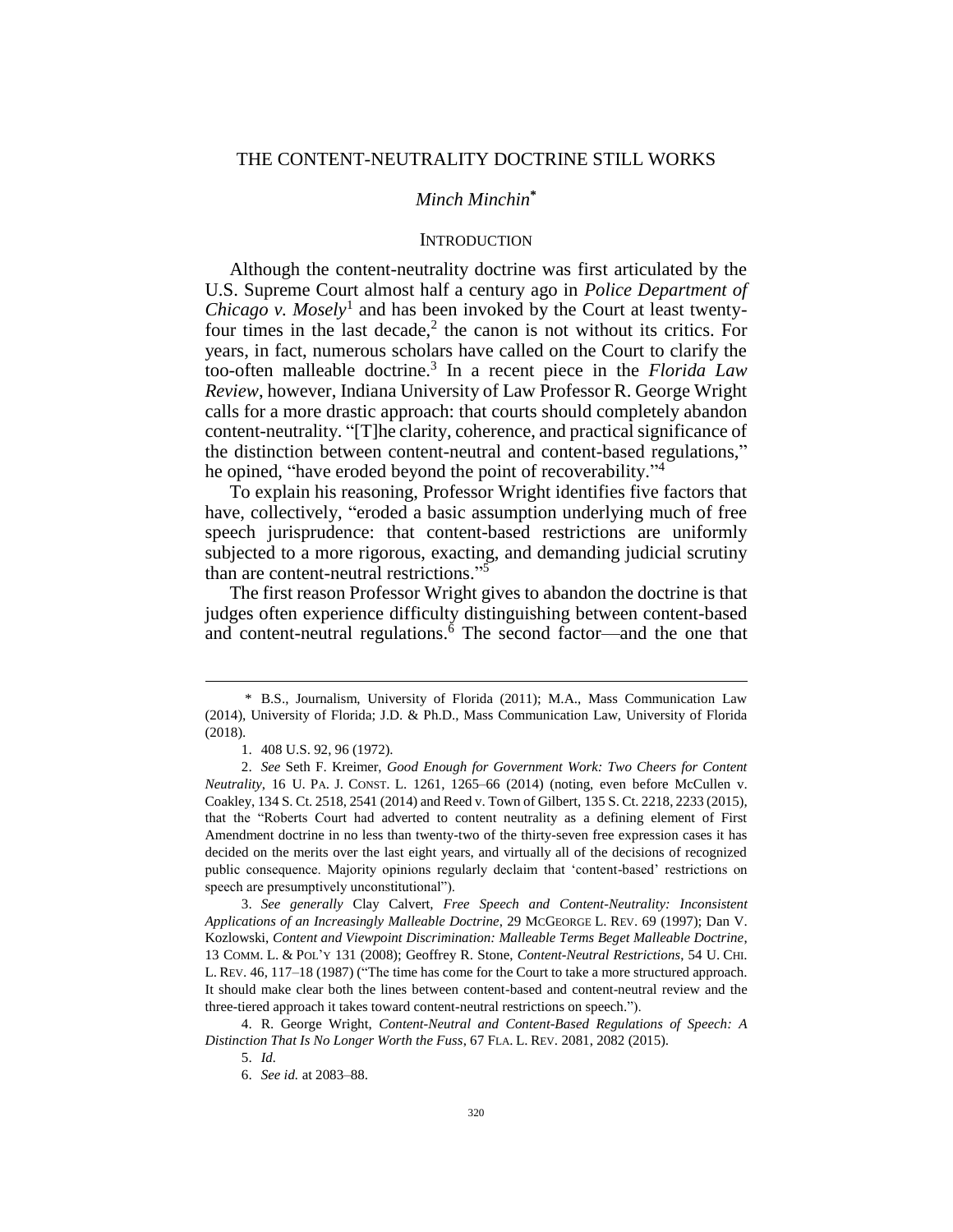receives the most attention—is that the alternative channels element<sup>7</sup> of intermediate scrutiny may actually make it more rigorous than strict scrutiny.<sup>8</sup> The third justification for cutting loose content-neutrality is that drafters of content-based laws are often required to produce empirical data that demonstrate the efficacy between the regulation and the putative government interest.<sup>9</sup> Fourth, he observes, judges possess too much discretion about the putative availability of more narrowly tailored regulations.<sup>10</sup> Lastly, the degree of government interest—generally categorized as significant, important, substantial or compelling—is sometimes difficult to determine, which may lead to arbitrary outcomes.<sup>11</sup>

In responding to Professor Wright's quintet of contentions, this response proceeds as follows: Part I provides context by briefly describing the content-neutrality doctrine and the judicial standards of intermediate and strict scrutiny. Part II analyzes each of Professor Wright's arguments and suggests that, although they individually are technically accurate, taken together, they lack sufficient justification to jettison content-neutrality. Part III concludes by conceding that although the doctrine is certainly flawed, the most prudent course is to carefully mend it, not cast it into the constitutional dustbin.

## I. CONTENT-NEUTRALITY AND STANDARDS OF REVIEW

"The binary distinction between content-neutral and content-based speech regulations," Professor Wright rightly observes, "is of central importance in First Amendment doctrine."<sup>12</sup> The rationale behind the content-neutrality doctrine is straightforward, as Virginia Law Professor Leslie Kendrick recently explained:

The two basic ideas behind the content-discrimination principle are that it is usually wrong for the government to regulate speech because of what it is saying and that it is usually acceptable, as a First Amendment matter, for the government to regulate speech for reasons other than what it is saying. $13$ 

Essentially, the Supreme Court explains, content-neutral laws regulate

<sup>7.</sup> *See id.* at 2088–96. For a short explanation of the alternative channels requirement in intermediate scrutiny, see *infra* note[s 27](#page-3-0)[–28a](#page-3-1)nd accompanying text.

<sup>8.</sup> Wright, *supra* not[e 4,](#page-0-0) at 2088–96.

<sup>9.</sup> *See id.* at 2096–97.

<sup>10.</sup> *See id.* at 2098–99. For a brief description of the narrow tailoring requirement within both intermediate and strict scrutiny, see *infra* notes [24](#page-2-0)[–25](#page-3-2) and accompanying text.

<sup>11.</sup> *See id.* at 2099–2101.

<sup>12.</sup> Wright, *supra* not[e 4,](#page-0-0) at 2081.

<sup>13.</sup> Leslie Kendrick, *Content Discrimination Revisited*, 98 VA. L. REV. 231, 235 (2012).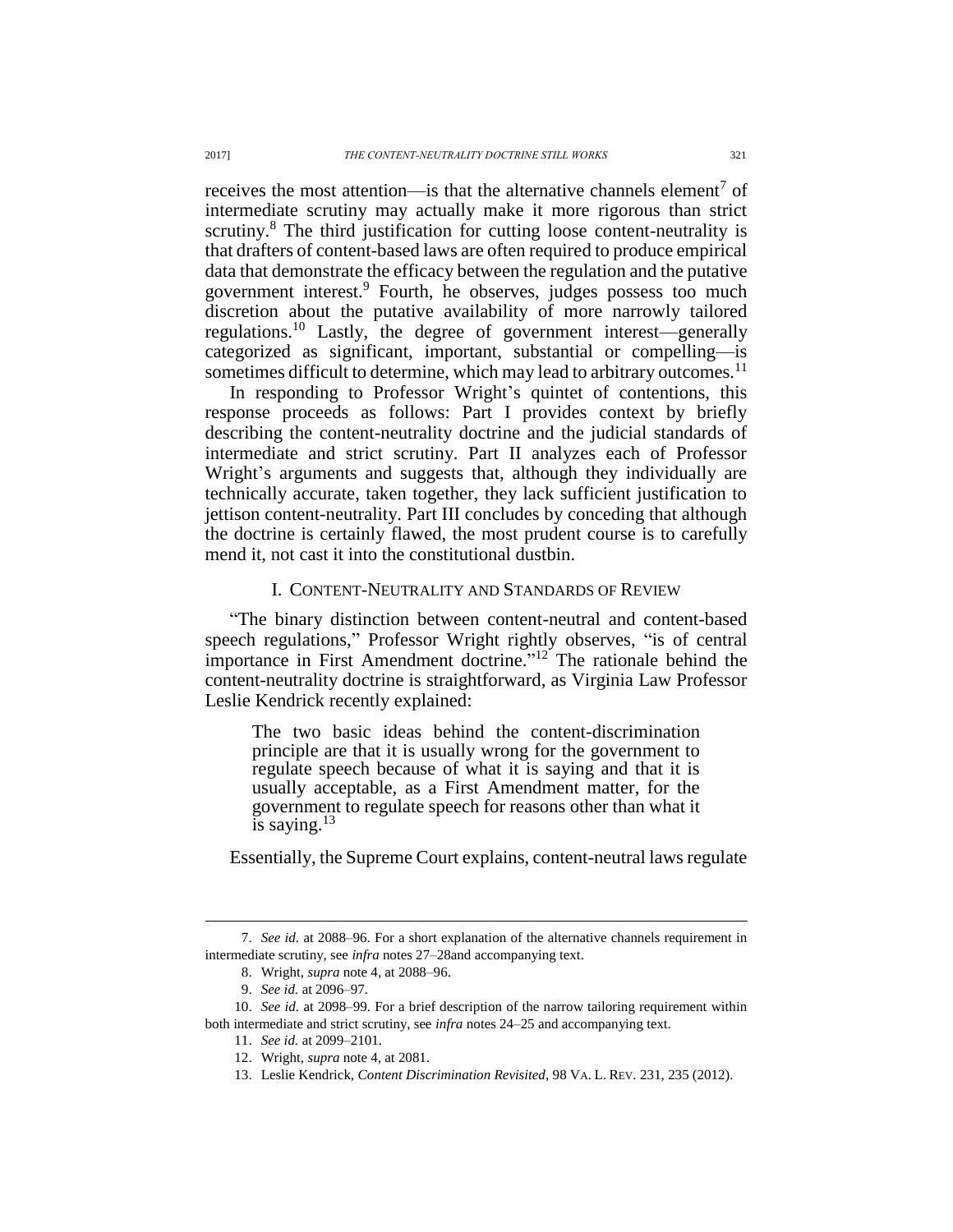expression "without reference to the content of the regulated speech."<sup>14</sup> They are generally called "time, place, and manner"<sup>15</sup> regulations because they are less interested with the *what*, *who* or *why* of expression than they are the *when* (the hour range within which sound-amplification devices may be used) 16 , *how* (the decibel level music may be played in a national park) <sup>17</sup> and *where* (the minimum number of feet away from a historical structure a billboard must be situated).<sup>18</sup>

The distinction between the two types of regulations, although not necessarily outcome determinative, is a key consideration when gauging the constitutionality of expression-abridging laws. Whereas contentbased laws are subjected to strict scrutiny to dissuade governments from censoring speech with which they disagree,  $19$  content-neutral laws receive only intermediate scrutiny because such regulations are necessary to maintain a well-ordered society.<sup>20</sup> One can easily imagine, for instance, the chaos that would ensue if a city government had little control over when and how parades were conducted through its main thoroughfare.<sup>21</sup>

Although strict and intermediate scrutiny both consider government interests and narrow tailoring, there are three primary differences between the standards. First, in strict scrutiny, the stated interest must be compelling,<sup>22</sup> yet intermediate scrutiny requires that the need be merely significant.<sup>23</sup> Second, strict scrutiny requires that the regulation curb no more expression than necessary to achieve the interest,  $24$  while under intermediate scrutiny, judges allow more wiggle room in the means-end

17. Audio Disturbances, 36 C.F.R. § 2.12(a)(1) (2016).

19. *See* Turner Broad. Sys., Inc., v. FCC, 512 U.S. 622, 641 (1994) (explaining that "[l]aws [that discriminate based on content] pose the inherent risk that the Government seeks not to advance a legitimate regulatory goal, but to suppress unpopular ideas or information or to manipulate the public debate through coercion rather than persuasion").

20. *See* Cox v. New Hampshire, 312 U.S. 569, 574 (1941) (articulating that "[c]ivil liberties, as guaranteed by the Constitution, imply the existence of an organized society maintaining public order without which liberty itself would be lost in the excesses of unrestrained abuses").

21. This was, in fact, the exact scenario at issue in *Cox v. New Hampshire*.

22. *See* Brown v. Entm't Merchs. Ass'n, 131 S. Ct. 2729, 2738 (2011) (explaining that a law passes strict scrutiny if it "is justified by a compelling government interest and is narrowly drawn to serve that interest").

23. Clark v. Cmty. for Creative Non-Violence, 468 U.S. 288, 293 (1984).

24. *See* United States v. Playboy Entm't Grp., Inc., 529 U.S. 803, 813 (2000) (observing that "[i]f a less restrictive alternative would serve the Government's purpose, the legislature must use that alternative").

<sup>14.</sup> Va. State Bd. of Pharm. v. Va. Citizens Consumer Council, Inc., 425 U.S. 748, 771 (1976).

<sup>15.</sup> *See, e.g.*, Grayned v. City of Rockford, 408 U.S. 104, 115 (1972) (declaring that "government has no power to restrict such activity because of its message. Our cases make equally clear, however, that reasonable 'time, place and manner' regulations may be necessary to further significant governmental interests, and are permitted").

<span id="page-2-0"></span><sup>16.</sup> CARPENTERSVILLE, ILL. CODE OF ORDINANCES § 8.16.040(a) (2016).

<sup>18.</sup> STATESBORO, GA. CODE OF ORDINANCES § 1511(I) (2015).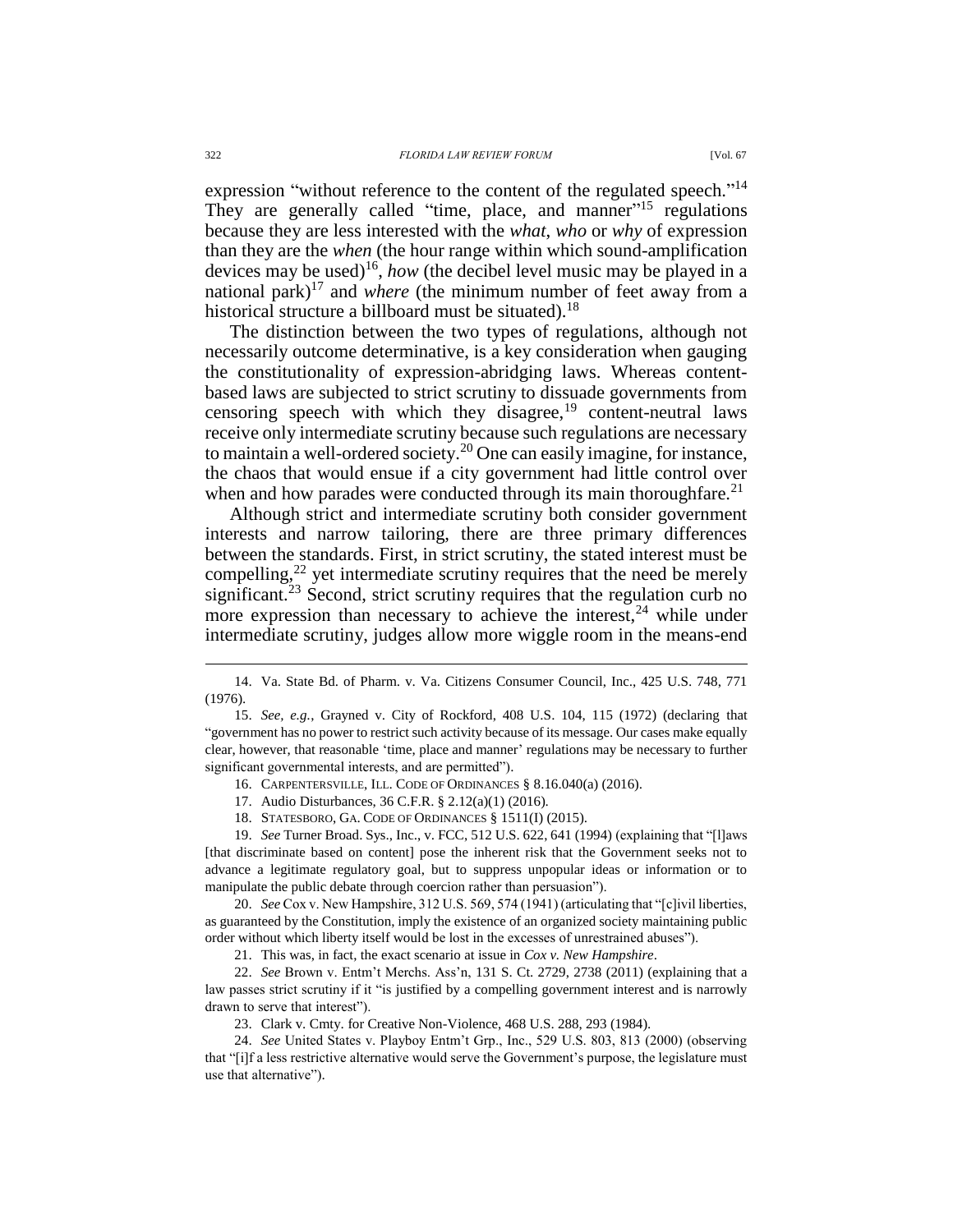<span id="page-3-2"></span>fit between the government's putative interest and the law that furthers it.<sup>25</sup> Third, intermediate scrutiny—at least in the time, place, and manner  $context^{26}$ —has a third element that is absent from strict scrutiny analysis: that alternative channels of expression exist.<sup>27</sup> This element requires a court to consider whether, if it upholds the regulation in question, the would-be speaker would have another reasonable means of expressing himself.<sup>28</sup>

#### <span id="page-3-0"></span>II. DOCTRINAL PROBLEMS

<span id="page-3-1"></span>Of the five potential problems with the doctrine Professor Wright outlines in his article, he spends most of his energy focusing on the idea that because content-neutral regulations are adjudicated under a tripronged standard and content-based laws must only satisfy a two-part test, content-based laws may in fact be scrutinized more heavily.<sup>29</sup> The Supreme Court has provided scant rationale for this apparent curiosity, and, at least theoretically, it may indeed contravene the doctrine's entire point: that content-neutral laws be upheld more readily.

Although in theory this jurisprudential anomaly may be cause for concern, little evidence exists that it has caused any actual problems. Professor Wright should be commended for drawing attention to this issue by raising a series of reasonable and realistic hypotheticals in which content-based laws are held to a higher standard than their content-based counterparts.<sup>30</sup> Yet he experienced apparent difficulty pinpointing actual instances of injustice or incongruity resulting from an application of the third prong of intermediate scrutiny, as he only cited a single case to

<sup>25.</sup> *See* Ward v. Rock Against Racism, 491 U.S. 781, 798 (1989) (explaining, somewhat vaguely, that "a regulation of the time, place, or manner of protected speech must be narrowly tailored to serve the government's legitimate, content-neutral interests but that it need not be the least restrictive or least intrusive means of doing so").

<sup>26.</sup> More than one iteration of "intermediate scrutiny" exists. *Compare* Cent. Hudson Gas & Elec. Corp. v. Pub. Serv. Comm'n, 447 U.S. 557, 566 (1980) (creating one version of the test for use within the commercial speech context), *with* United States v. O'Brien, 391 U.S. 367, 377 (1968) (creating a similar test—without the alternative-channels requirement—for application in cases involving symbolic speech).

<sup>27.</sup> *See* Wright, *supra* note [4,](#page-0-0) at 2088 (opining that "[i]t seems well settled that contentneutral, but not content-based, restrictions on speech must leave ample alternative channels available for conveying the speaker's message").

<sup>28.</sup> This additional prong of intermediate scrutiny is necessary, University of Chicago Law Professor Geoffrey Stone observed three decades ago, because the "Court's analysis of contentneutral restrictions is designed primarily to assure that adequate opportunities for free expression remain open and available. This is essential for the preservation of a vital and robust public debate." Stone, *supra* not[e 3,](#page-0-1) at 117.

<sup>29.</sup> Wright, *supra* not[e 4,](#page-0-0) at 2089.

<sup>30.</sup> *See id*. at 2091–92 (inviting readers to "imagine a prohibition of all battery-powered amplified speech" that is both under- and over-inclusive and to "[i]magine a case of a perfectly tailored regulation" that may not leave alternative channels of communication).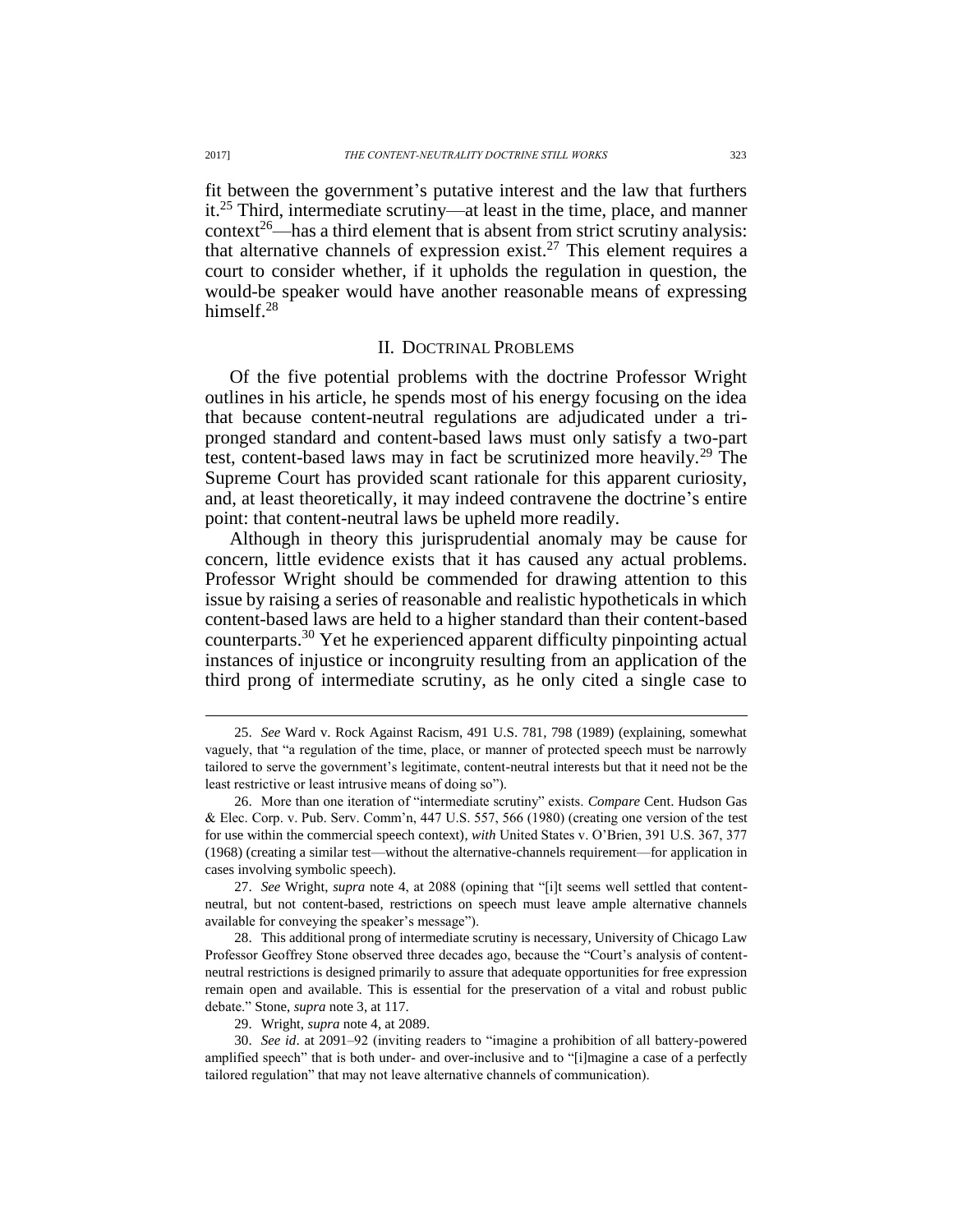illustrate his point.<sup>31</sup> Despite Professor Wright's seemingly legitimate concern, the lack of evidence pointing to any real problem suggests that if there is indeed a reason to abandon the content-neutrality doctrine, it would be found among his other four reasons, not because the alternative channels prong is inherently flawed.

Unfortunately, each of the other four reasons suffers from problems stemming from either inherency or solvency—to wit, the specific complications Professor Wright identifies with the doctrine are already being fixed in the status quo or the proposed solutions are unlikely to fix any remaining problems.<sup>32</sup> For instance, Professor Wright makes the point that content-based and content-neutral regulations are hard to distinguish.<sup>33</sup> Although he could not have known it at the time, Professor Wright likely composed this piece about the same time that the U.S. Supreme Court decided *Reed v. Town of Gilbert*. <sup>34</sup> The Court's decision in *Reed* helped solve some of the ambiguities in delineating between the two types of regulations. The Court declared that if a regulation on its face singles out a particular topic, then it is content-based and subject to strict scrutiny.<sup>35</sup> *Reed*, therefore, has likely rendered Professor Wright's

32. When considering the adoption of any policy change, the following three elements generally must be met to pass prima facie muster: (1) *harm and significance*, which require that the problem the proposed policy is intended to address is both (a) real and (b) big enough to bother with; (2) *inherency*, which demands that the policy catalyze a state of being that is not already occurring or is likely to occur within the status quo; and (3) *solvency*, which mandates that the policy change actually further some measure of amelioration. Beyond these prima facie hurdles, the proposed policy must not carry with it unduly burdensome (4) *disadvantages*, which means that the plan cannot create more problems than it solves. *See generally* E-mail from Jamey Dumas, Cornell University, [jmd9@cornell.edu,](mailto:jmd9@cornell.edu) to [CEDA-L@cornell.edu](mailto:CEDA-L@cornell.edu) (Nov. 16, 1993), http://www.cs.jhu.edu/~jonathan/debate/ceda-l/archive/CEDA-L-Nov-1993/msg00125.html.

- 33. Wright, *supra* not[e 4,](#page-0-0) at 2083.
- 34. 135 S. Ct. 2218 (2015).

<sup>31.</sup> The case he cited was *City of Renton v. Playtime Theaters*, *Inc.*, 475 U.S. 41 (1986), a case that considered the constitutionality of an ordinance that placed narrow municipal zoning restrictions on adult businesses. The Court ascertained that the law indeed singled out a certain kind of business for regulation, yet it also determined that, "at least with respect to businesses that purvey sexually explicit materials, zoning ordinances designed to combat the undesirable secondary effects of such businesses are to be reviewed under the standards applicable to 'contentneutral' time, place, and manner regulations." *Id.* at 49 (citation omitted). However, it can be reasonably argued—as many have—that if there indeed was a problem with the outcome of *Renton*, the reason was the application of the secondary effects doctrine, not the third prong of intermediate scrutiny. *See*, *e.g.*, Stone, *supra* note [3,](#page-0-1) at 117 (lamenting that "[o]ne can only hope that this [secondary effects] aspect of *Renton* is soon forgotten").

<sup>35.</sup> *Id.* at 2232–33.. Although the opinion likely added clarity, some scholars rebuffed the decision, suggesting that it may sweep up many legitimate, yet content-based, regulations in its net. Yale Law Dean Robert Post lamented, for instance, that the decision may "[e]ffectively . . . roll consumer protection back to the 19th century." Adam Liptak, *Court's Free-Speech Expansion Has Far-Reaching Consequences*, N.Y. TIMES (Aug. 17, 2015), https://www.nytimes.com/2015/08/18/us/politics/courts-free-speech-expansion-has-farreaching-consequences.html.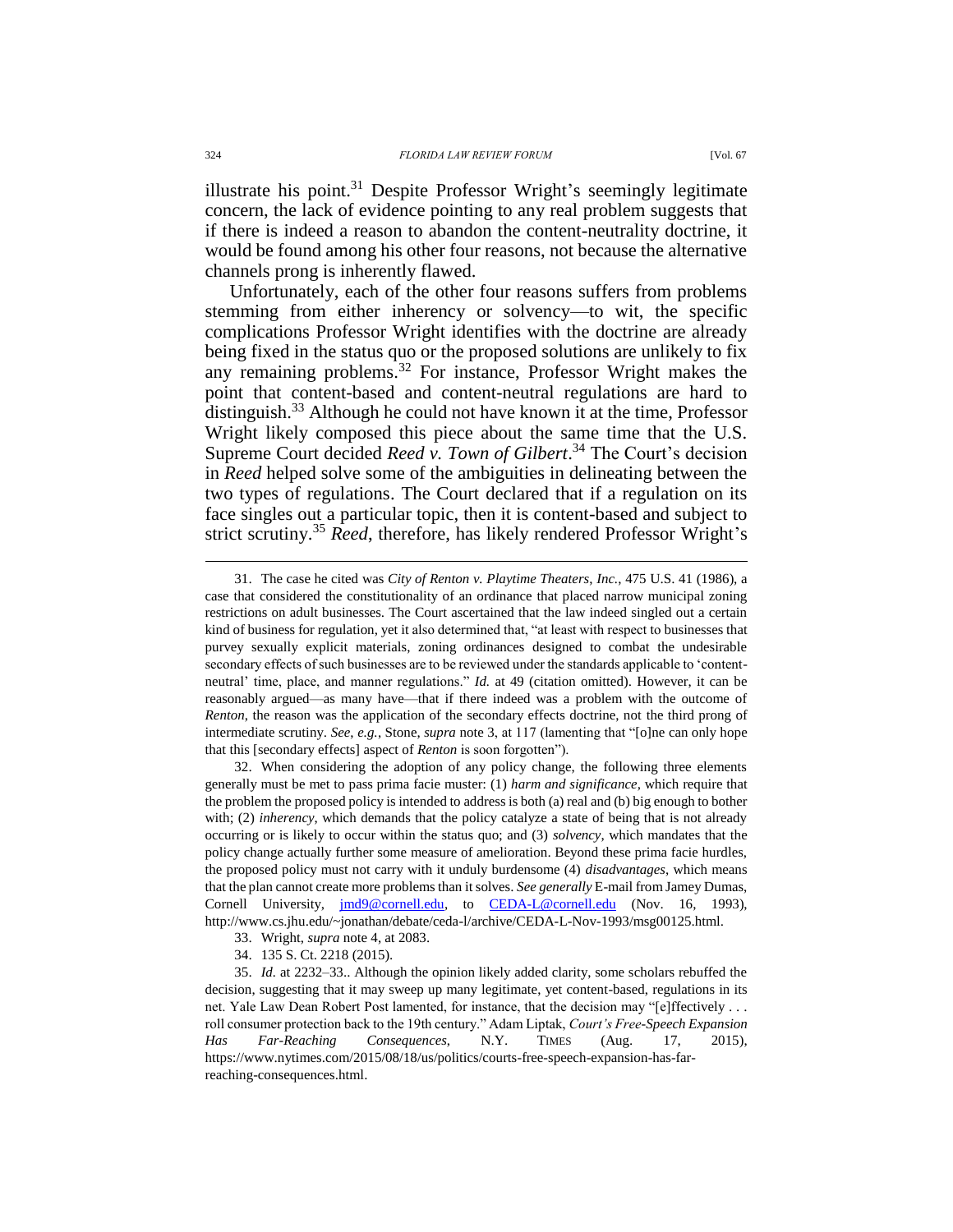contention obsolescent.

Another point Professor Wright makes—and rightly so—is that content-based laws triggering strict scrutiny often require empirical data to illustrate evidence of causation between government interest and government action.<sup>36</sup> "Where this additional 'compelling evidence' requirement exists," Professor Wright explains, "the constitutional rigor of the test is, justifiably or unjustifiably, distinctly enhanced without affecting the alternative speech channels dynamic or any other consideration." <sup>37</sup> This reality, however, seems to be of no concern to content-neutrality. The requirement that the state provide evidence of efficacy before it can single out a topic for censorship need not add any confusion to the doctrine. In fact, because it applies to strict scrutiny only, this stipulation would seem to engender an extra degree of clarity between the content-based and content-neutral realms by generating an additional and distinct hurdle for governments to clear before regulating expression based on content.

Another problem Professor Wright mentions is that under both strict and intermediate scrutiny, judges must speculate about the availability of more narrowly tailored regulations.<sup>38</sup> If a judge is creative enough to envision a hypothetical law that achieves the same government ends while simultaneously abridging less expression, then he or she will usually strike down the law in question.<sup>39</sup> Yet narrow-tailoring is not a content-neutrality matter; it is an inherent consideration to some degree in *any* judicial balancing test—whether it be strict scrutiny, intermediate scrutiny, rational basis,  $40$  undue burden<sup>41</sup> or ad hoc balancing.<sup>42</sup> The

<sup>36.</sup> *See, e.g.*, Brown v. Entm't Merchs. Ass'n, 131 S. Ct. 2729, 2738 (2011) (declaring that a content-based California law proscribing minors from buying violent video games was unconstitutional, and that, to pass scrutiny, there must be a "direct causal link" between the law and the furtherance of a compelling government interest).

<sup>37.</sup> Wright, *supra* not[e 4,](#page-0-0) at 2097.

<sup>38.</sup> *Id.* at 2098.

<sup>39.</sup> This approach comports with the strictures of both strict and intermediate scrutiny, both of which require the regulation in question to be narrowly tailored. *See supra* notes [24](#page-2-0)[–25](#page-3-2) and accompanying text.

<sup>40.</sup> The most government friendly of all standards, the rational basis standard only requires that the law under consideration be "rationally related to a legitimate state interest." City of New Orleans v. Dukes, 427 U.S. 297, 303 (1976).

<sup>41.</sup> The undue burden standard, which applies to regulations involving abortion rights, is similar in strength to intermediate scrutiny and requires judges to holistically weigh both the benefits and burdens created by the law at issue. Whole Woman's Health v. Hellerstedt, 136 S. Ct. 2292, 2310 (2016).

<sup>42.</sup> The preferred position of Justice Stephen Breyer, ad hoc balancing allows judges to avoid the structure provided by tiers of scrutiny and feel their way through cases, one at a time. *See* Mark Tushnet, *Justice Breyer and the Partial De-Doctrinalization of Free Speech Law*, 128 HARV. L. REV.508, 511 (2014) (describing Justice Breyer's propensity toward a "dedoctrinalization of the First Amendment").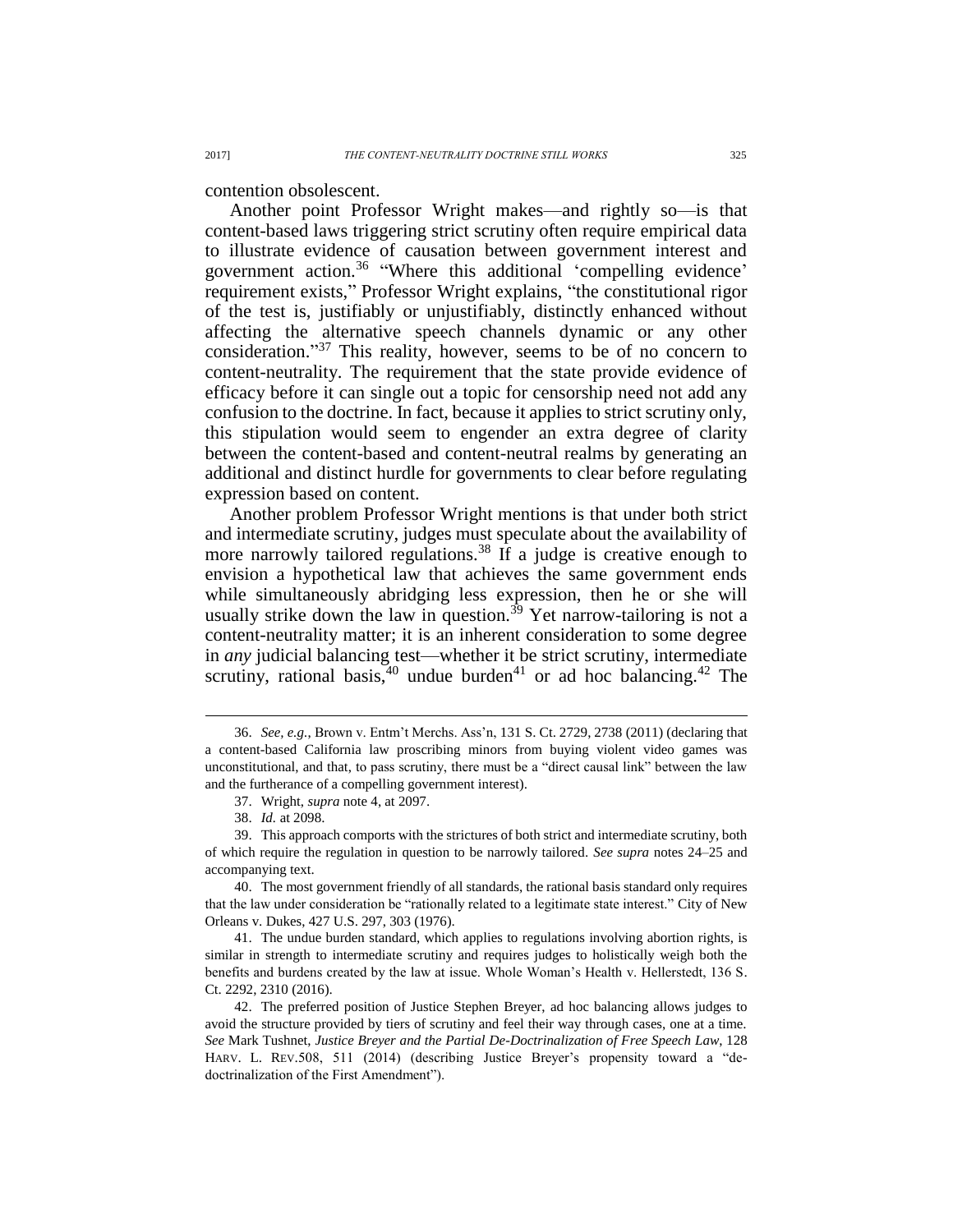narrow-tailoring requirement, which Professor Wright dubs "judicial self-indulgence,"<sup>43</sup> implicates matters much more fundamental than mere content-neutrality. At bottom, it appears to be a separation of powers question: Who has the final say in rights balancing—the courts or lawmakers?<sup>44</sup>

The final reason for dropping content neutrality is that "finding or not finding a compelling government interest is a surprisingly manipulable enterprise."<sup>45</sup> Although this is a legitimate problem,<sup>46</sup> attempting to solve it by shedding the content-neutrality doctrine is unlikely to work. Whether content-neutrality exists or not, judges will always be asked to ascertain the validity and significance of competing rights and interests. Ultimately, then, this reason for abandoning the doctrine—just like three of the four others—is not solvent. Even if content-neutrality were utterly discarded, then, most of the problems outlined in Professor Wright's article would probably remain.

## III. ALTERNATIVE SOLUTIONS

As Professor Wright correctly observes, content-neutrality is an imperfect doctrine, and categorizing certain speech-abridging regulations can sometimes be difficult. Yet casting the doctrine aside is unlikely to help judges rule more predictably and justly, and potentially lessdisruptive options may exist to help add clarity. Some of these include jettisoning the secondary effects concept;<sup>47</sup> adding the alternative channels prong into strict scrutiny analysis; removing the alternative channels prong from intermediate scrutiny; collapsing the second and third prongs of intermediate scrutiny into an undue-burden-like analysis,

<sup>43.</sup> Wright, *supra* not[e 4,](#page-0-0) at 2098.

<sup>44.</sup> *See generally* Marbury v. Madison, 5 U.S. 137, 180 (1803). Incidentally, the surest way to avoid hypothetical speculation is to introduce additional empirical evidence into the judicial equation; yet as illustrated above, this option may likewise be unpalatable for Professor Wright, who already laments the increased need for lawmakers to scientifically justify regulations. Wright, *supra* not[e 4,](#page-0-0) at 2096–97.

<sup>45.</sup> Wright, *supra* not[e 4,](#page-0-0) at 2099.

<sup>46.</sup> Professor Wright provides an example of the government interest in the protection of eagles to illustrate how elastic this determination can be. *Id.* at 2099. To paraphrase an actual case, found in *United States v. Wilgus*, 638 F.3d 1274, 1285 (10th Cir. 2011), the interest could be considered compelling if the issue were framed as protecting life, but it would be less than compelling if it were described as something to the effect of shielding an individual species of bird from potential habitat reduction. *See* Wright, *supra* not[e 4,](#page-0-0) at 2099.

<sup>47.</sup> *See* Kozlowski, *supra* note [3,](#page-0-1) at 150–62 (dedicating more than ten pages of analysis to the complications that secondary effects adds to the content-neutrality doctrine); Minch Minchin, *A Doctrine at Risk: Content-Neutrality in a Post-*Reed *Landscape,* 22 COMM. L. & POL'Y 123, 145 (suggesting that complicating and less-comprehensive doctrines such as secondary effects should be cast aside).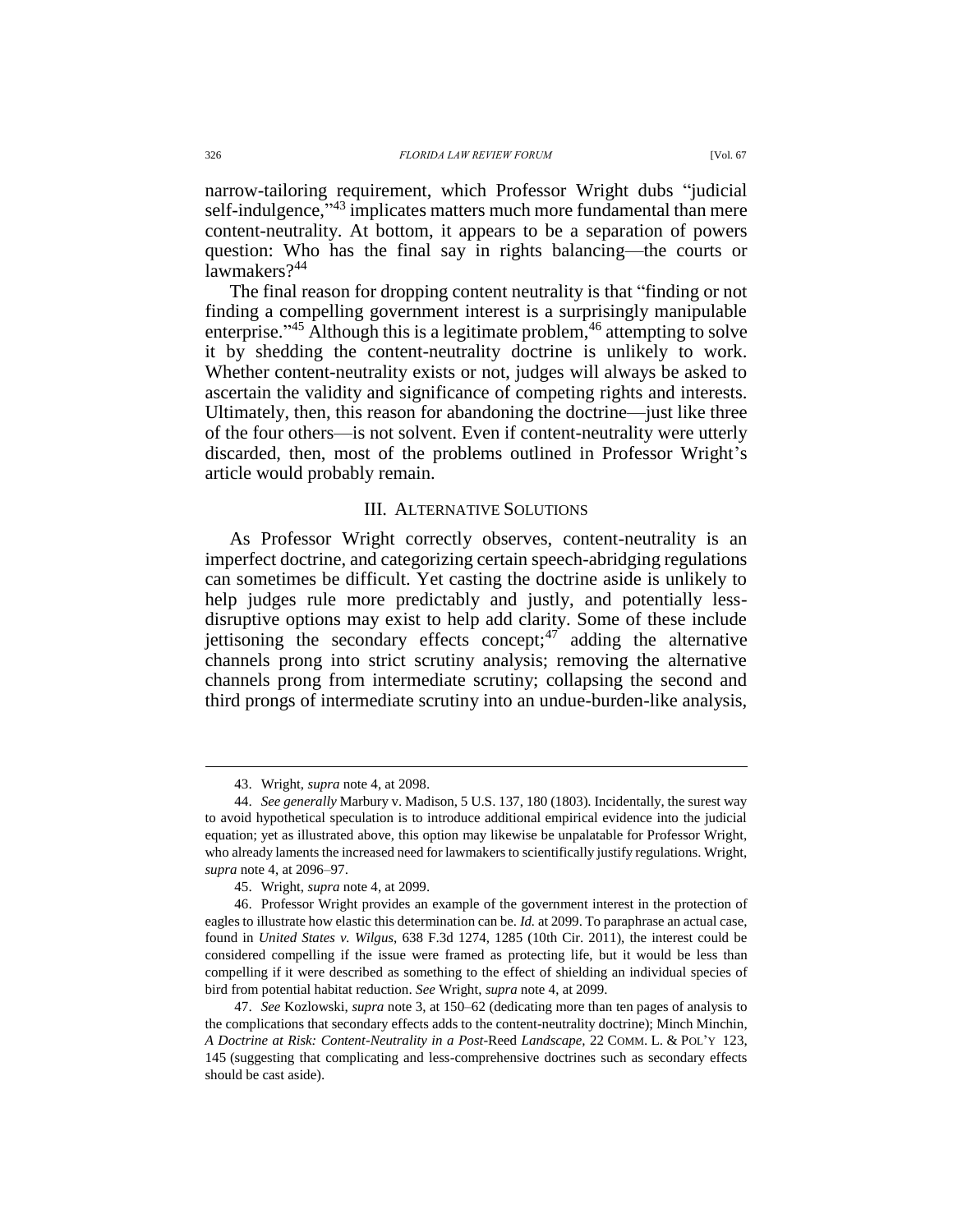as found in abortion jurisprudence;<sup>48</sup> and asking whether law enforcement officers need to actually read or listen to the words being said or written to determine whether a law has been broken.<sup>49</sup>

While discussing these potential solutions, it is important to recognize the limited, yet important, function that content-neutrality plays within a larger constitutional context. Roughly a decade prior to her nomination to the U.S. Supreme Court, then-University of Chicago Law Professor Elena Kagan contended that the "distinction between content-based and content-neutral regulations of speech serves as the keystone of First Amendment law."<sup>50</sup> Even if she were overstating the matter, it cannot be denied that the doctrine plays a significant role, both at the Supreme Court and below.<sup>51</sup> Riffing off Justice Kagan's metaphor, University of Pennsylvania Law Professor Seth Kreimer recently argued that "content neutrality is not the totality of a properly functioning system of protection for free expression. A keystone is not a castle; it is not even an arch." 52

The doctrine, therefore, is certainly not a panacea that can solve all the problems stemming from scientific evidence, gratuitous judicial discretion or the tiers-of-scrutiny scheme. It is, however, a stabilizing constant within First Amendment jurisprudence. Removing it would not only upset almost half a century of stare decisis, but it would also leave judges with few practical tools left in their First Amendment toolboxes.

In the current doctrinal configuration, examining the face of an ostensibly speech-abridging regulation is the first step in ascertaining censorial government motive,<sup>53</sup> yet it is important to remember that facial analyses do not necessarily determine whether laws are content-neutral. A statute can still be deemed content-based—and therefore subject to strict scrutiny—even if on its face it does not single out a particular topic.<sup>54</sup> A court can still find a law content-based if it is profoundly obvious that the law-drafters disagreed with a targeted group of

<sup>48.</sup> Clay Calvert & Minch Minchin, *Can the Undue Burden Standard Add Clarity and Rigor to Intermediate Scrutiny in First Amendment Jurisprudence?: A Proposal Cutting Across Constitutional Domains For Time, Place & Manner Regulations*, OK. L.REV. (forthcoming 2017).

<sup>49.</sup> This heuristic was suggested by Chief Justice John Roberts in *McCullen v. Coakley*, 134 S. Ct. 2518, 2531 (2014).

<sup>50.</sup> Elena Kagan, *Private Speech, Public Purpose: The Role of Governmental Motive in First Amendment Doctrine*, 63 U. CHI. L REV. 413, 443 (1996).

<sup>51.</sup> *See* Kreimer, *supra* note [2,](#page-0-2) at 1266 (stating that "between 22% and 34% of non-pro se free expression cases [from September 2009 through August 2013] deployed the content neutrality framework") (emphasis omitted).

<sup>52.</sup> *Id.* at 1342 (internal quotation marks omitted).

<sup>53.</sup> *See* Reed v. Town of Gilbert, 135 S. Ct. 2218, 2228 (2015) (chastising the Ninth Circuit below for skipping "the crucial first step in the content-neutrality analysis: determining whether the law is content neutral on its face").

<sup>54.</sup> *See id.* (explaining that "we have repeatedly considered whether a law is content neutral on its face *before* turning to the law's justification or purpose," after which a court may look for non-facial signs of questionable governmental motives).